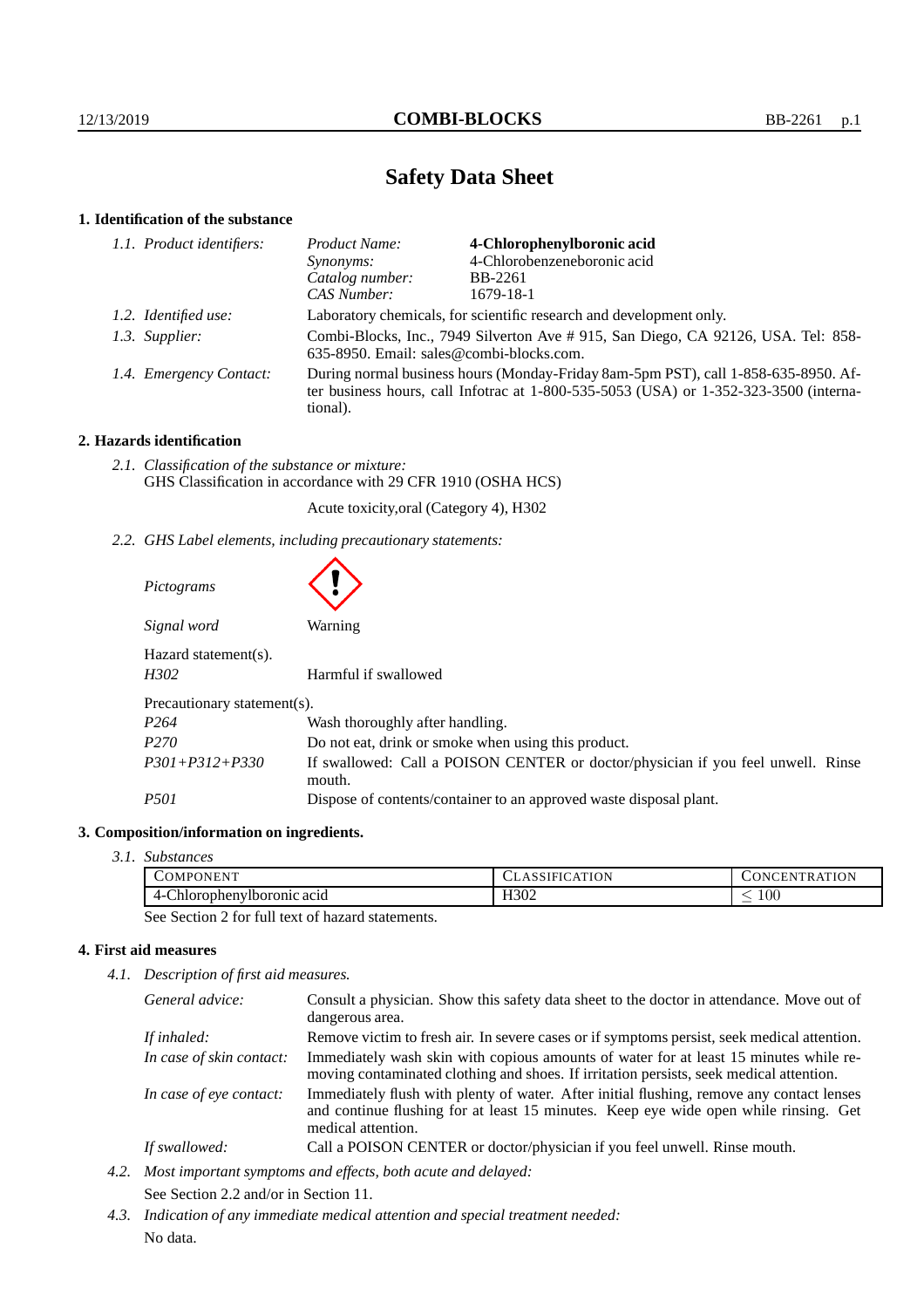### **5. Fire fighting measures**

- *5.1. Extinguishing media:* Use dry sand, dry chemical or alcohol-resistant foam for extinction.
- *5.2. Special hazards arising from the substance or mixture:* Carbon monoxide, hydrogen chloride.
- *5.3. Advice for firefighters:* Wear self-contained breathing apparatus for firefighting if necessary.
- *5.4. Further information:* No data available.

#### **6. Accidental release measures**

- *6.1. Personal precautions, protective equipment and emergency procedures:* Ensure adequate ventilation. Use personal protective equipment.
- *6.2. Environmental precautions:* Should not be released into the environment. See Section 12 for additional ecological information.
- *6.3. Methods and materials for containment and cleaning up:* Sweep up or vacuum up spillage and collect in suitable container for disposal.
- *6.4. Reference to other sections:* Refer to protective measures listed in Sections 8 and 13.

#### **7. Handling and storage**

- *7.1. Precautions for safe handling:* Avoid contact with skin and eyes. Avoid inhalation of vapour or mist. Keep away from sources of ignition - No smoking. Take measures to prevent the build up of electrostatic charge. For precautions see section 2.2.
- *7.2. Conditions for safe storage, including any incompatibilities:* Keep container tightly closed in a dry and well-ventilated place. Containers which are opened must be carefully resealed and kept upright to prevent leakage.
- *7.3. Specific end use(s):* Laboratory chemicals, for scientific research and development only.

# **8. Exposure Controls / Personal protection**

*8.1. Control parameters:*

*Components with workplace control parameters:* Contains no substances with occupational exposure limit values. *8.2. Exposure controls:*

*Appropriate engineering controls:* Ensure that eyewash stations and safety showers are close to the workstation location. Ensure adequate ventilation, especially in confined areas.

*Personal protective equipment:*

| Eye/face protection:               | Wear appropriate protective eyeglasses or chemical safety goggles as described by OSHA's<br>eye and face protection regulations in 29 CFR 1910.133 or European Standard EN166.                                                                                                                                         |  |
|------------------------------------|------------------------------------------------------------------------------------------------------------------------------------------------------------------------------------------------------------------------------------------------------------------------------------------------------------------------|--|
| Skin protection:                   | Handle with gloves. Gloves must be inspected prior to use. Use proper glove removal<br>technique (without touching glove's outer surface) to avoid skin contact with this product.<br>Dispose of contaminated gloves after use in accordance with applicable laws and good<br>laboratory practices. Wash and dry hands |  |
| <b>Body Protection:</b>            | Complete suit protecting against chemicals, Flame retardant antistatic protective clothing.<br>The type of protective equipment must be selected according to the concentration and<br>amount of the dangerous substance at the specific workplace.                                                                    |  |
| Respiratory protection:            | No protective equipment is needed under normal use conditions.                                                                                                                                                                                                                                                         |  |
| Control of environmental exposure: | Prevent further leakage or spillage if safe to do so. Do not let product enter<br>drains.                                                                                                                                                                                                                              |  |

#### **9. Physical and chemical properties**

*9.1. Information on basic physical and chemical properties*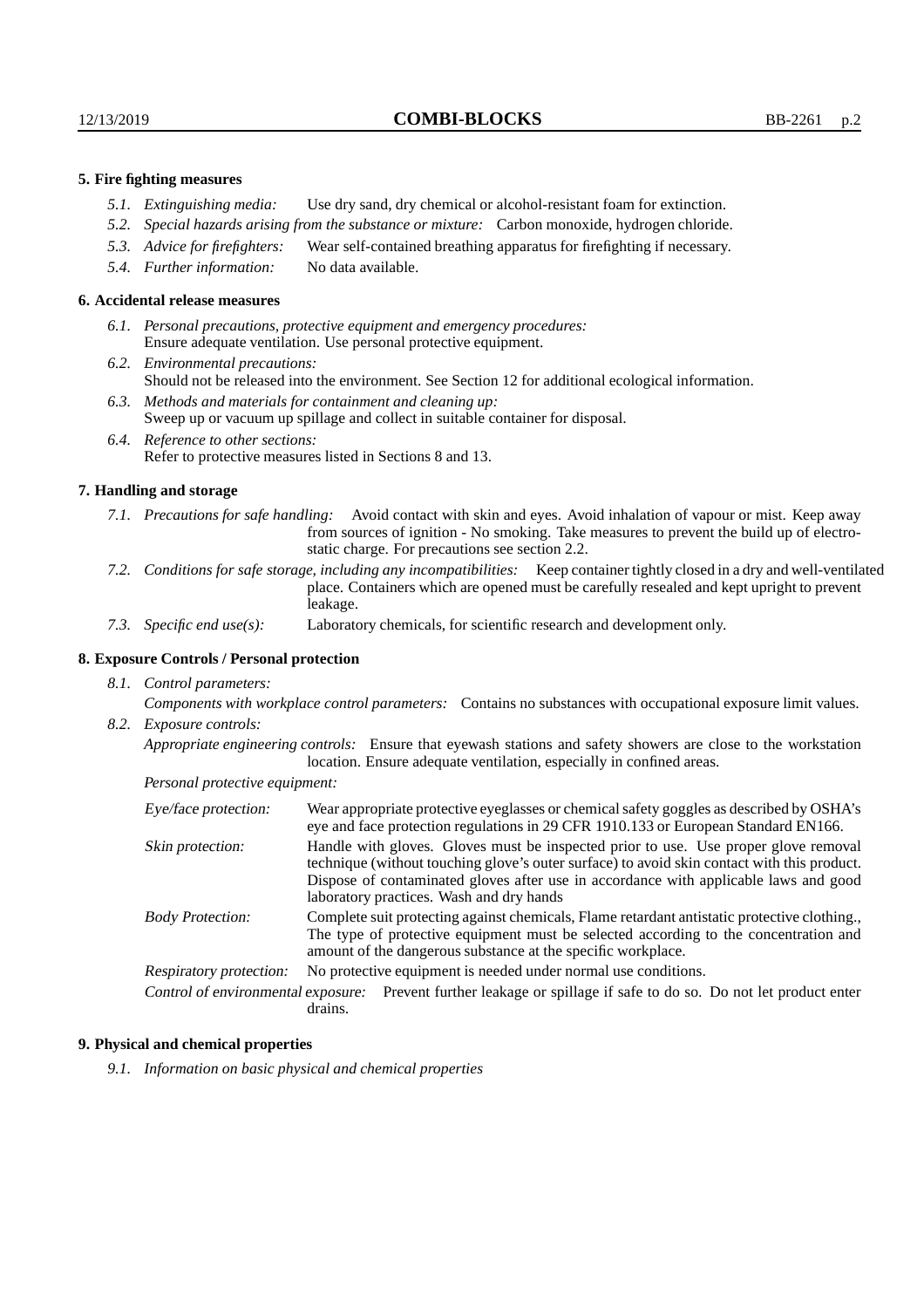| (a)                        | Appearance:                                   | Solid          |
|----------------------------|-----------------------------------------------|----------------|
| (b)                        | Odour:                                        | No data        |
| (c)                        | Odour Threshold:                              | No data        |
| (d)                        | $pH$ :                                        | No data        |
| (e)                        | Melting point/freezing point:                 | $260 - 300$ °C |
| (f)                        | Initial boiling point and boiling range:      | No data        |
| (g)                        | Flash point:                                  | No data        |
| (h)                        | Evaporatoin rate:                             | No data        |
| (i)                        | Flammability (solid, gas):                    | No data        |
| (j)                        | Upper/lower flammability or explosive limits: | No data        |
| $\left( k\right)$          | Vapour pressure:                              | No data        |
| $\left( \mathrm{l}\right)$ | Vapour density:                               | No data        |
| (m)                        | Relative density:                             | No data        |
| (n)                        | Water solubility:                             | No data        |
| $\circ$                    | Partition coefficient: n-octanol/water:       | No data        |
| (p)                        | Auto-ignition:                                | No data        |
| (q)                        | Decomposition temperature:                    | No data        |
| (r)                        | Viscosity:                                    | No data        |
| (s)                        | Explosive properties:                         | No data        |
| (t)                        | Oxidizing properties:                         | No data        |

*9.2. Other safety information:*

| Formula          | $C_6H_6BClO_2$ |
|------------------|----------------|
| Molecular weight | 156.4          |
| CAS Number       | 1679-18-1      |

### **10. Stability and reactivity**

|  | 10.1. Reactivity | No data |
|--|------------------|---------|
|--|------------------|---------|

*10.2. Chemical stability* Stable under recommended storage conditions.

- *10.3. Possibility of hazardous reactions* No data
- *10.4. Conditions to avoid*
- *10.5. Incompatible material* No data.
- *10.6. Hazardous decomposition products:*

Hazardous decomposition products formed under fire conditions: Carbon monoxide, hydrogen chloride. Other decomposition products: No data

In the event of fire: See Section 5.

### **11. Toxicological information**

*11.1 Information on toxicological effects*

| Acute toxicity:                                                                                                                                                            | Harmful if swallowed.", |  |  |
|----------------------------------------------------------------------------------------------------------------------------------------------------------------------------|-------------------------|--|--|
| Skin irritation/corrosion:                                                                                                                                                 | No data available.      |  |  |
| Eye damage/irritation:                                                                                                                                                     | No data available.      |  |  |
| Respiratory or skin sensitization:                                                                                                                                         | No data available.      |  |  |
| Germ cell mutagenicity:                                                                                                                                                    | No data available.      |  |  |
| Carcinogenicity:                                                                                                                                                           | No data available.      |  |  |
| Reproductive toxicity:                                                                                                                                                     | No data available.      |  |  |
| Specific target organ system toxicity - single exposure: No data available.                                                                                                |                         |  |  |
| Specific target organ system toxicity - repeated exposure:<br>No data available.                                                                                           |                         |  |  |
| Aspiration hazard:                                                                                                                                                         | No data available.      |  |  |
| Additional information:<br>To the best of our knowledge, the chemical, physical and toxicological proper-<br>ties of this substance have not been thoroughly investigated. |                         |  |  |

# **12. Ecological information**

| 12.1. Toxicity                      | No data available. |
|-------------------------------------|--------------------|
| 12.2. Persistence and degradability | No data available. |